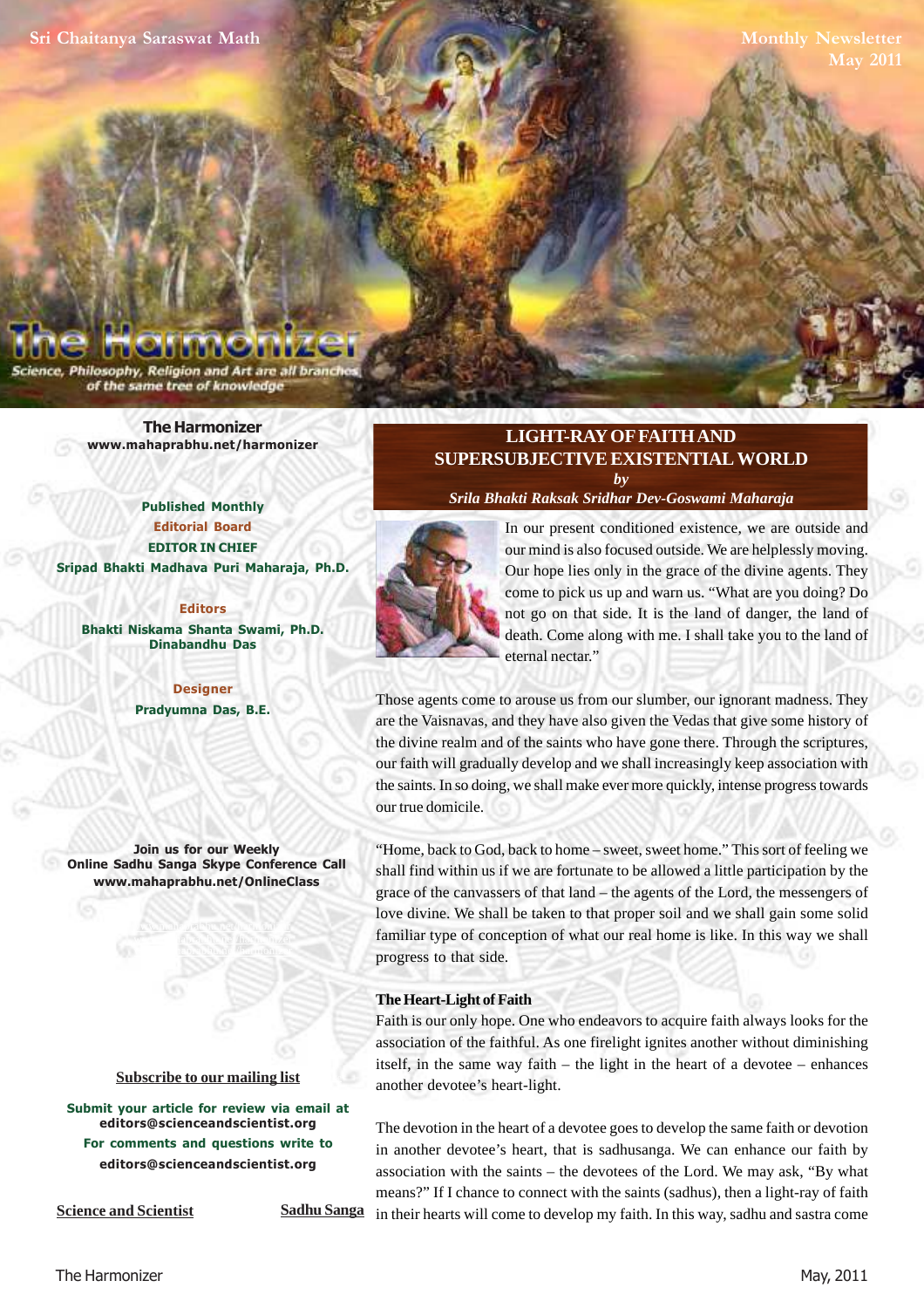to help us: firstly through the living saints and secondly, the passive saints in the form of scriptures and sacred books containing that knowledge. However, the association of the devotees who have got "fire" in their spirit is immeasurably stronger than the book.

What is the nature of that faith? That faith is in the surrender to the Absolute will. That Absolute Will then manifests Himself within as the Super-subject, the Supersoul or the Oversoul. That fine Supersubjective existence can come down to this gross plane. However, we cannot make Him the object of our sensual inspection. Our experience here is inadequate to make any judgement or understand that higher Super-subjective existence.

### **The Descent of Divine Current**

The Super-subject, the Over-soul, descends to reveal Himself to the jiva soul. The jiva soul perceives the higher, previously inconceivable experience, within his consciousness. When the Super-subject withdraws Himself, then the jiva has only the recollection of that experience. This is the ontological development of faith in that supersubjective existential world.

Krsna is Super-subjective. In comparison, we are very gross. Being unlimited, the Super-subject can approach and commit Himself but we find ourselves unable to approach Him with our own demands. We are depending on the Lord's sweet will for His divine connection. That is our position. If He does not come to us, then we are nowhere.

So, surrendering, and not by any other means – by developing our negative side, our hunger, we are able to draw the Lord's attention toward our paltry selves. In this way, we can pray to have His connection. I have got no right to think that He will come within my grasp by my will. This is not possible. Absolute independence, absolute freedom and absolute initiative are there in Him. Then, how can we have His association? It is only by increasing our negative side through thirst and intense prayer: "My Lord, I am needy. I hanker for Your divine connection." In this way, our prayer may reach that plane and He may fulfill our need. Our connection is only possible in this manner – by deeply understanding and developing our negative side. Only then have we got some prospect in this life and not otherwise.

# **LIFE IS BEYOND FRAGMENTARY CHEMICAL EVOLUTION (THE RNAWORLD)** *by*

*[Srila Bhaktisvarupa Damodara Maharaja \(T. D. Singh, Ph.D.\)](http://mahaprabhu.net/sadhusanga/blog1.php/2009/10/01/affectionate-guardians)*



Genetic information flows from DNA, in the nucleus of each cell, to RNA, which carries the information out of the nucleus into the body of the cell and uses the instructions encoded in it to produce proteins (which act as enzymes and also provide the structural framework of cells). However, the duplication of DNA requires numerous enzymes that catalyze those reactions.

And enzymes are proteins themselves -- the end product of the information coded in DNA. In other words, proteins are required for DNA synthesis and DNA is required for protein synthesis. How then could the first living cell with DNA-based molecular biology have originated by spontaneous chemical processes on the pre-biotic earth? This has been the chicken and egg problem of life's evolution from chemicals – "which came first – DNA or protein molecule?"

In the late 1960s, several biologists including Crick, Carl Woese and Leslie Orgel[1] suggested that the ancestor molecule was neither DNA nor protein, but RNA. RNA, they suggested, might have catalyzed reactions necessary for replication as well as provided the genetic information necessary to replicate itself. Self-replicating RNA-based systems would have arisen first, and DNA and proteins would have been added later. DNA could

have evolved from RNA and then, being more stable, taken over RNA's role as the guardian of heredity.

This idea further got support in the early 1980s from the independent discoveries of Thomas Cech and Sidney Altman of a kind of RNA that catalyzes a reaction.[2] These catalytic RNA molecules have subsequently been termed as "ribozymes." In 1986, Walter Gilbert, in an article in *Nature,* portrayed the primordial world as 'RNA World' where RNA molecules catalyze their own synthesis.[3] Since then, the term 'RNA World' has stuck to the general hypothesis -- RNA first, DNA and protein later. Researchers continue to discover new functions for existing RNA, illustrating repeatedly how versatile these molecules can be.[4]The recent determination of the structure of the ribosome, showing that it is a ribozyme, gave further support to the belief in the RNA World.[5]

However, there are many difficulties and problems in the RNA World.[6] Leslie Orgel one of the scientists who first proposed it in the 1960s, himself concedes that researchers who have attempted to illustrate the possibility of spontaneous generation of the chemical elements of RNA itself have had only modest success. Ribose, the sugar that is part of the backbone of the RNA molecule, is difficult to create from hypothetical early earth conditions except in very small quantities.[7] Stanley Miller and his colleagues have also recently reported, "ribose and other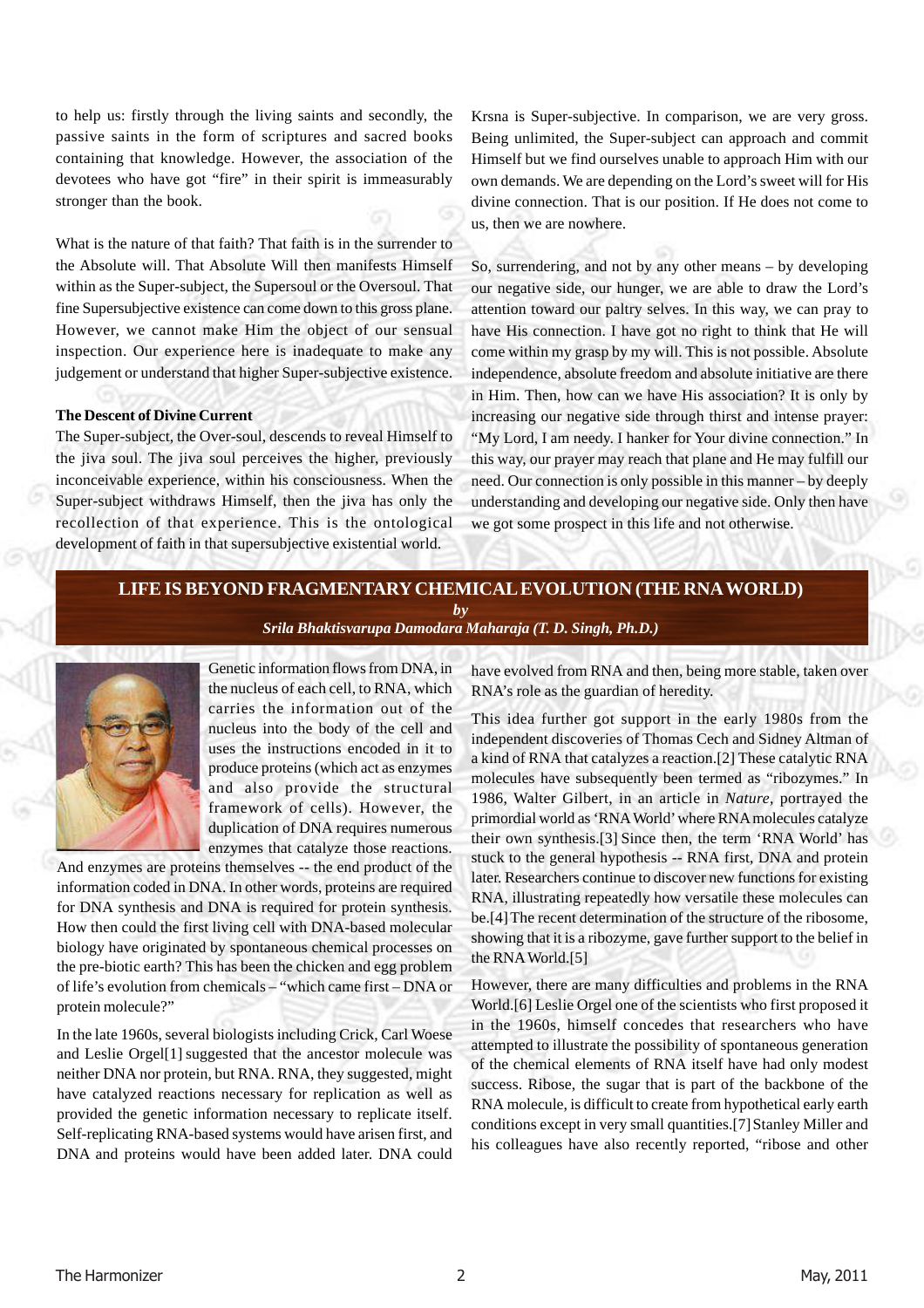sugars have surprisingly short half-lives for decomposition at neutral pH, making it very unlikely that sugars were available as pre-biotic reagents."[8]

RNA World assumes that in the primordial world, ribonucleotides spontaneously condense into polymers to form RNA molecules and RNA molecules once formed would have the catalytic activity to replicate themselves, and a population of such self-replicating molecules would arise. However, it is objected that even if RNA could have formed spontaneously, it would have been continuously degraded by spontaneous hydrolysis and other destructive processes operating on the primitive Earth.[9] Joyce and Orgel point out many detailed problems with these postulates of RNA World.[10] They finally suggest not to accept "the myth of a self-replicating RNA molecule that arose *de novo* from a soup of random polynucleotides. Not only is such a notion unrealistic in light of our current understanding of pre-biotic chemistry, but it should strain the credulity of even an optimist's view of RNA's catalytic potential."[11] Similarly, Francis Crick has expressed great doubt about the RNA world. He says, "At present, the gap from the primal "soup" to the first RNA system capable of natural selection looks forbiddingly wide."[12]

Since synthesis of nucleotides and achieving replication of RNA under plausible pre-biotic conditions have proved so challenging, chemists are also considering the possibility that RNA was not the first self-replicating molecule on the primitive earth – that a simpler replicating system came first. Cairns-Smith of the University of Glasgow has proposed that the first form of life was a self-replicating c1ay.[13] According to this model the synthesis of organic molecules became part of a competitive strategy in which the inorganic clay genome was taken over by one of its organic creations.

Many other investigators have also begun to take up the search for alternative genetic materials. Eschenmoser created a molecule called pyranosyl RNA (pRNA) whose ribose contains an extra carbon atom in the ring than the five-member ring of four carbon atoms and one oxygen atom in natural RNA (see pRNA in the Figure).[14] He finds that complementary strands of pyranosyl RNA can combine by standard Watson-Crick pairing to give double-strand units that permit fewer unwanted variations in structure than are possible with normal RNA. Similarly, in another attempt, Peter E. Nielsen of the University of Copenhagen has used computer-assisted model building to design peptide nucleic acid (PNA) – an uncharged, achiral analog of a standard nucleic acid in which the sugar-phosphate backbone of RNA or DNA is replaced by a backbone held together by amide bonds (see PNA in the Figure).[15] Based on the study of sugar-based nucleic acids, there is another proposition recently that TNA (threosebased nucleic acid) might be superior with respect to its basepairing attributes, especially with RNA, compared to other possible sugar-based nucleic acids.[16]TNA is similar to DNA and RNA except that it contains simpler 4-carbon sugar called threose in its backbone instead of deoxyribose found in DNA or ribose in RNA (see TNA in the Figure). Because threose is a simpler sugar than ribose, and TNA shows good base pairing properties, it is proposed that TNA could be a long-lost precursor to RNA. However, there are also many dilemmas regarding TNA.



Fig. RNA (b) pRNA (pyranosyl RNA) (c) PNA (peptide nucleic acid) and (d) TNA (threose-based nucleic acid)

One of them is, as Jeffrey Bada points out, "TNA suffers from the chirality quandary associated with all sugar-based nucleic acid backbones. Although the presence of a 4-carbon sugar in TNA reduces this problem to 2 sugars and 4 stereoisomers, it remains a formidable challenge to demonstrate how oligonucleotides composed of only L-threose could be preferentially synthesized under pre-biotic conditions .... the selection of chiral sugar components of TNA would have required some sort of selection process to be in operation."[17]

Thus, though there are various proposals, all these models still remain insufficient, and therefore Orgel has concluded, "The precise events giving rise to the RNA world remain unclear. ... investigators have proposed many hypotheses, but evidence in favor of each of them is fragmentary at best."[18]

Thus it is clear that all these reductionistic approaches to understand and explain life are unable to convince serious thinkers. They seem to always lead to different dead ends. Life is, therefore, beyond matter.

#### **References:**

1. Woese, C. (1967). *The Genetic Code: The Molecular Basis for Genetic Expression,* New York, Harper and Row, Crick, F.H.C., "The Origin of the Genetic Code," *J. Mol. Biol.,* 1968, 38:367-379; Orgel, L.R. "Evolution of the Genetic Apparatus," *J. Mol. Biol.,* 1968,38:381-393.

2. Kruger, K., Grabowski, P.J., Zaug, A.J., Sands, J. Gottschling, D.E. and Cech, T.R. (1984). "Self-Splicing RNA: Autoexdsion and Autocydization of the Ribosomal RNA Intervening Sequence of Tetrahymena" *Cell,* 1982,31:147157; Guerrier-Takada C. & Altman, S. "Catalytic Activity of an RNA molecule prepared by transcription in vitro", *Science, 223:285-9.*

3. Gilbert, W. "The RNA World," *Nature,* 1986, 319: 618.

4. To get a general review about the ribozyme-catalyzed reactions and the experimental protocols used in directed RNA-evolution experiments, see: Wilson, D.S. and Szostak, J.W. (1999). In vitro selection of functional nucleic acids. *Annu. Rev. Biochem.* 68: 611-647; and Joyce G.P. (2004). Directed evolution of nucleic acid enzymes. *Annu Rev Biochem* 73:791-836. See also, Maurel, M-C and Decout, J.L. (1999). Origins of life: molecular foundations and new approaches. *Tetrahedron* 55: 3141-3182; and Joyce, G.P.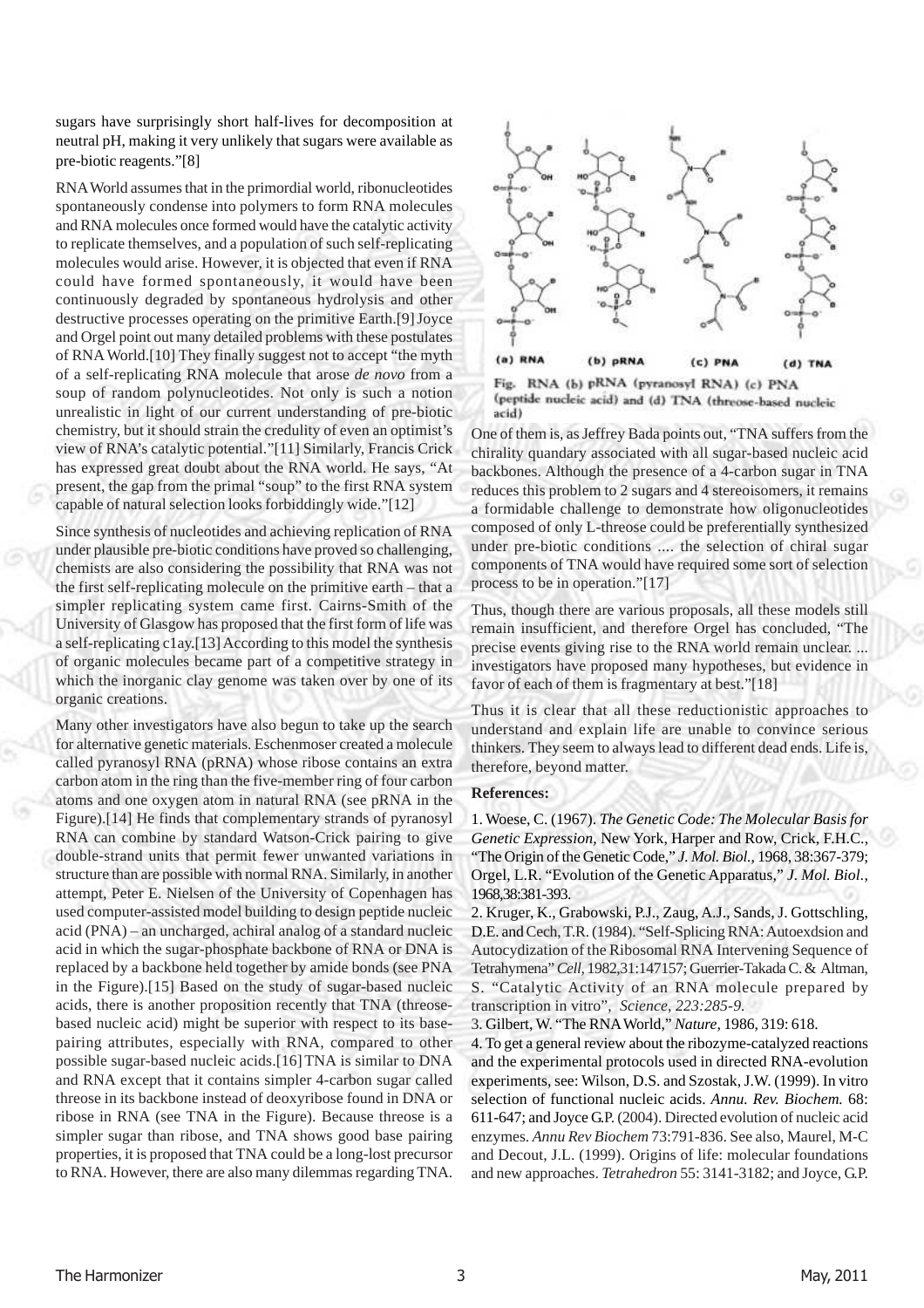(2002). The antiquity of RNA-based evolution. *Nature.* 418(6894):214-21.

5. Steitz, T.A. and Moore, P.B. (2003). RNA, the first macromolecular catalyst: the ribosome is a ribozyme. *Trends. Biochem. Sci. 28:411-418.*

6. Joyce, G.P. (1989). "RNA evolution and the origins of life," *Nature* 338: 217-224; Gibson, T.J. and Lamond, A.I. (1990). "Metabolic complexity in the RNA World and implications for the origin of protein synthesis," *J. Mol. Evo.* 30: 7-15; Joyce, G.P. and Orgel, L.E. "Prospects for understanding the origin of the RNA World," in *The RNA World,* eds. Gesteland, R.P. and Atkins, J.P. (1993). New York, Cold Spring Harbor Laboratory Press, pp. 1-25.

7. Orgel, L.E. (1994). "The Origin of Life on the Earth," *Scientific American,* vol.271, No.4, pp.76-83. Also refer Shapiro, R. (1984). "The improbability of prebiotic nucleic add synthesis," *Origins of Life* 14: 565-570; Shapiro, R. (1988). "Prebiotic ribose synthesis: a critical analysis," *Origins of Life* 18: 71-85; Shapiro, R. (1995). "The prebiotic role of adenine: a critical analysis," *Origins of Life and the Evolution of the Biosphere* 25: 83-98.

8. Larralde, R., Robertson, M.P. and Miller, S.L. (1995). "Rates of decomposition of ribose and other sugars: Implications for chemical evolution," *Proc. Natl. Acad. Sci. USA,* 92: 8158-8160. The ribose half-lives are very short, Larralde et al. report: 73 minutes at pH 7.0 and 100° C and 44 years at pH 7.0 and 0° C.

9. Thaxton, C., Bradley, W. and Olsen, R. (1984). *The Mystery of Life's Origin,* New York, Philosophical Library.

10. Joyce, G.P. and Orgel, L.E. (1993). "Prospects for understanding the origin of the RNA World", *The RNA World,* eds. Gesteland, R.P. and Atkins, J.P. New York, Cold Spring Harbor Laboratory Press, pp. 1-25. Also refer Mills, G.C. & Kenyon, D. (1996) "The RNA World: A Critique," Origins *& Design,* 17:1.

11. *Ibid.*

12. Crick, F. "Foreword", *The RNA World,* eds., Gesteland R.P. & Atkins, J.P. 1993, p. xiii.

13. Cairns-Smith, A.G., (1982). *Genetic Takeover and the Mineral Origins of Life,* Cambridge, Cambridge University Press.

14. Eschenmoser, A. (1997). "Towards a Chemical Etiology of Nucleic Acid Structure," *Origins of Life and Evolution of the Biosphere, 27:535-53.*

15. Egholm, M., Buchardt, O., Nielsen, P.E. and Berg, R.H. (1992). "Peptide Nucleic Acids: Oligonucleotide Analogues with an Achiral Peptide Backbone," *Journal of the American Chemical Society,* 114:1895-97.

16. Eschenmoser, A. (2004). "The TNA-family of nucleic acid systems: properties and prospects," *Orig. Life Evol. Biosph.* 34, 277-306; and Eschenmoser, A. (1999). "Chemical etiology of nucleic acid structure," *Science,* 284, 2118-2124.

17. Bada, J.L. (2004). "How life began on Earth: a status report," *Earth and Planetary Science Letters* 226, 1-15.

18. Orgel, L.E. (1994) "The Origin of Life on the Earth," *Scientific American,* vo1.271, No.4, p. 83.

## **SCIENCE OF RELIGION – HEGEL'S PHILOSOPHYAND GOD** *by [Sripad Bhakti Madhava Puri Maharaja, Ph.D.](http://mahaprabhu.net/sadhusanga/blog1.php/2009/10/01/affectionate-guardians)*



Hegel presents a Philosophy of Religion, or better yet, a Science of Religion. Today we live in a scientific world – a world in which Science holds a significant place in our culture and the way we understand reality. Science means "a rational system" of knowledge. The parts of a scientific system are related to (or united with) each other by

logical or rational necessity. We observe the world and create an intellectual theory, a conceptual or rational system that explains or corresponds to that reality. In this way Science attempts to establish in a conceptual plane what is found in the sensuous world. The agreement of the theoretical system with practical experience (observation) determines the truth or falsity of our scientific knowledge.

The problem with the approach of modern science is that it leaves us with two types of reality – one in the conceptual plane (of thought) and the other in the sensuous plane (of being). If the two planes perfectly correspond with each other, i.e. if a concept is identical with the object of which it is the concept, then we

conclude that we have understood that object in truth. If there is a discrepancy between the concept and its object, then we understand that we have to think more about the object and try to come up with a better concept (or scientific explanation) that will correct that discrepancy.

This whole process, however, proceeds upon an underlying assumption (or presupposition) that creates the problematic duality we are faced with in this way of doing things. The assumption is this: our knowledge of the object does not change what the object itself is. The object is a fixed thing, and knowledge comes upon it from outside, as it were, and tries to adapt itself to the object in order to comprehend it. All the while the knowledge adds nothing to the object that we attempt to comprehended in this way. This means that the object is assumed to be independent of our knowledge of it.

Kant tries to resolve this duality in what is called his 'Critical' philosophy. Instead of the mind conforming to the fixed object he avers that the object conforms to certain regulative static categories that are constituent of the human mind. Thus the object must conform to the structure of the mind that is conscious of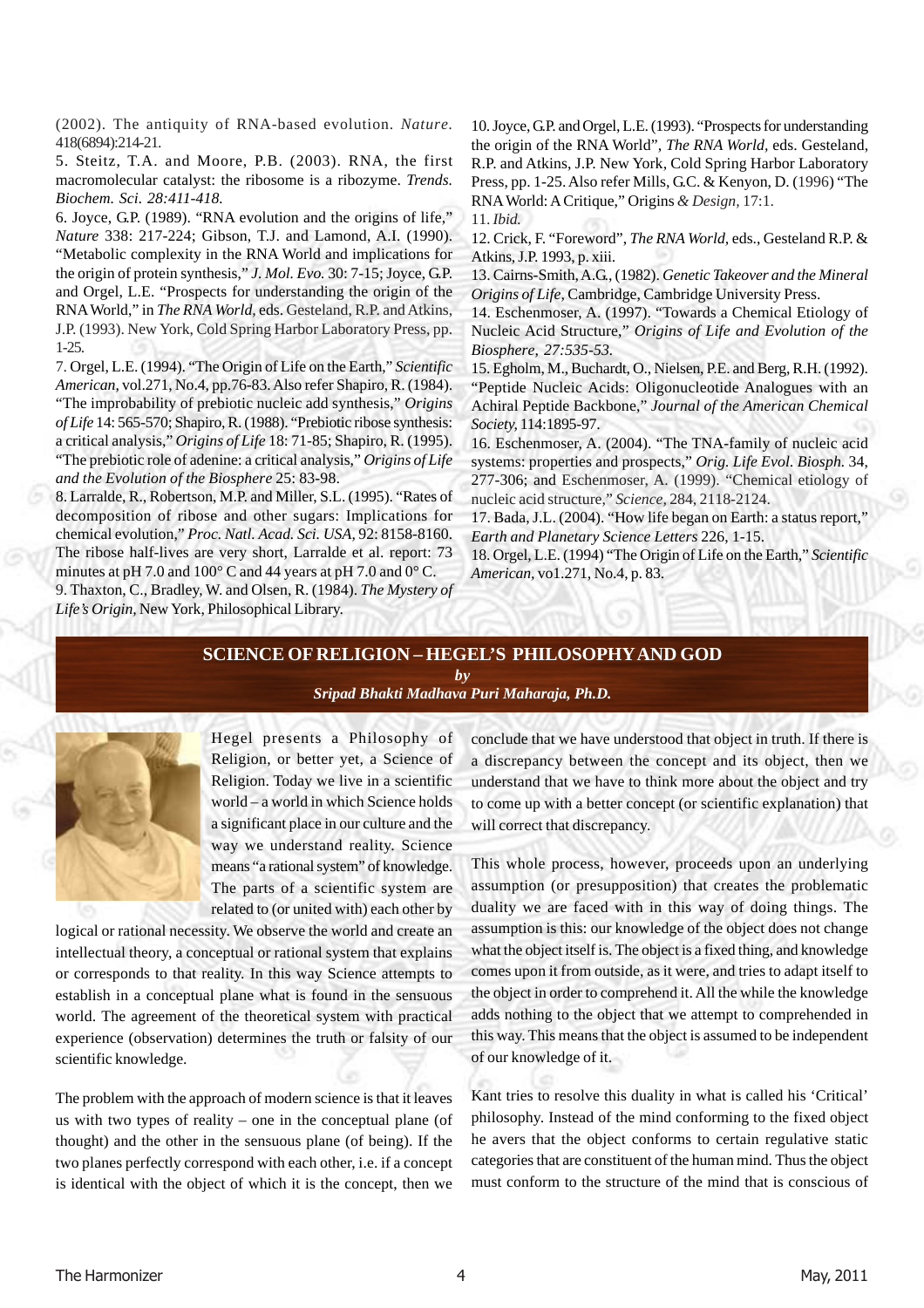the object. He called this the 'Copernican revolution' in philosophy. His idea is that it is only because the mind is structured in a particular way that the apprehension of objects by consciousness is possible. This is all explained in his *Critique of Pure Reason*.[1]

Careful scrutiny of Kant's philosophy, however, shows that he does not really explain how it is possible for the mind to comprehend what is basically other than mind – its object, because the real object, which he calls the thing-in-itself, remains unknown and unknowable for him, and all that mind or consciousness can determine is the way the object appears to the knowing consciousness – i.e. only its appearances are known, and not the thing-in-itself. Thus Kant does not really overcome the duality between knowledge and the things that are known.



separation of knowledge and what is known. In other words, the known is what our knowledge makes of it. Although there is a difference between knowledge and the object of knowledge (the known), they are nonetheless an

Hegel comes to the rescue by showing that the object or thing that is known must consist of our knowledge of it. There is no strict

inseparable unity. Hegel calls knowledge the "being-forconsciousness" of the object, and the object or thing the "initself." This expresses the difference between knowing and the object. But the being-of-the-object-for-consciousness and the being-of-the-object-in-itself is really one and the same being. It is not that the object shows one being to consciousness and possess another in itself. So it is a mistake to think that the object has two different natures – one apparent and the other real. Yet at the same time they \*are\* different. The apparent "sweetness" of sugar is not the same as the real sugar cube itself. This paradox is the truth of things – they are identical and different simultaneously. The whole problem then becomes how to grasp (conceive) this paradox.

This difference that is intrinsic to the identity of things that are known, is like the polarity that is found in a single magnet. The magnet is one, but it has two poles, i.e. a difference is found within the magnet as a single unity. In the same way knowledge and the known, or consciousness and its object form a single unity even though a difference is contained within it. This unity may be understood in general as the dynamic unity of concept and being, such a unity being called the Concept (with capital C). The complete exposition of how the Concept is dialectically developed from its constituent moments is given in Hegel's *Phenomenology of Spirit*.[2]

From this simple idea we may understand that Hegel conceives reality as having a basic epistemo-ontological nature, i.e. a consciousness-object structure that is a unity or identity-indifference. Thus Hegel gives us the hint to his philosophy by writing in his Preface to the Phenomenology, "everything will turn on grasping the Absolute as Subject as much as Substance."

The gist of the matter is that consciousness (knowledge or knowing) is a constituent of reality. It is not something floating outside of or above it in some ghostly plane outside the world. For Hegel, there is no such thing as "world" without the attendant consciousness of it. This is only rational! To think that we can refer to the world as a being, without understanding that consciousness must be involved in referring to it, is a blunder of the worst kind. Yet this is exactly the error of modern physical science – at least since Bacon. Nowadays, a modicum of reason is beginning to show itself in the discussions concerning the meaning of modern quantum mechanics, where science now has to be considered a system that explains our knowledge of the world, as much as the world itself (The Copenhagen interpretation).

It is from these considerations that we may understand that Hegel's philosophy concerns an Absolute that is therefore Personal, i.e. a reality that is both knowing or conscious – and therefore self-conscious – as well as substantial. The Absolute is not only Substance but Consciousness as well. Whenever there is consciousness, it is not only directed to substance or objectivity, it may also be directed to itself, or conscious of itself. This is selfconsciousness. The Absolute Truth is therefore self-conscious. This self-consciousness or self-knowing Absolute is called Spirit.

When we try to specify (determine) precisely what the selfknowing activity of the Absolute is, we will come to comprehend it in and as thinking. "Knowing" means determining or thinking. Thus to know what knowing is means to think about thinking. This thinking about thinking is the same Absolute Aristotle conceived as the *noesis noeseos* – thought thinking itself. Thinking may be considered the activity of the universal, and the immediate identity of thinking with itself is called "I." There is an "I" that is intrinsic to thinking (in other words there is not just thinking but always the "I think"), an "I," which in the Absolute sense refers to God.

## Here is what Hegel says about this in his Encyclopedia Logic (§ 63):[3]

"If we are speaking of faith in the True and Eternal, and saying that God is given and revealed to us in immediate knowledge or intuition, we are concerned not with the things of sense, but with objects special to our thinking mind, with truths of inherently universal significance. And when the individual 'I', or in other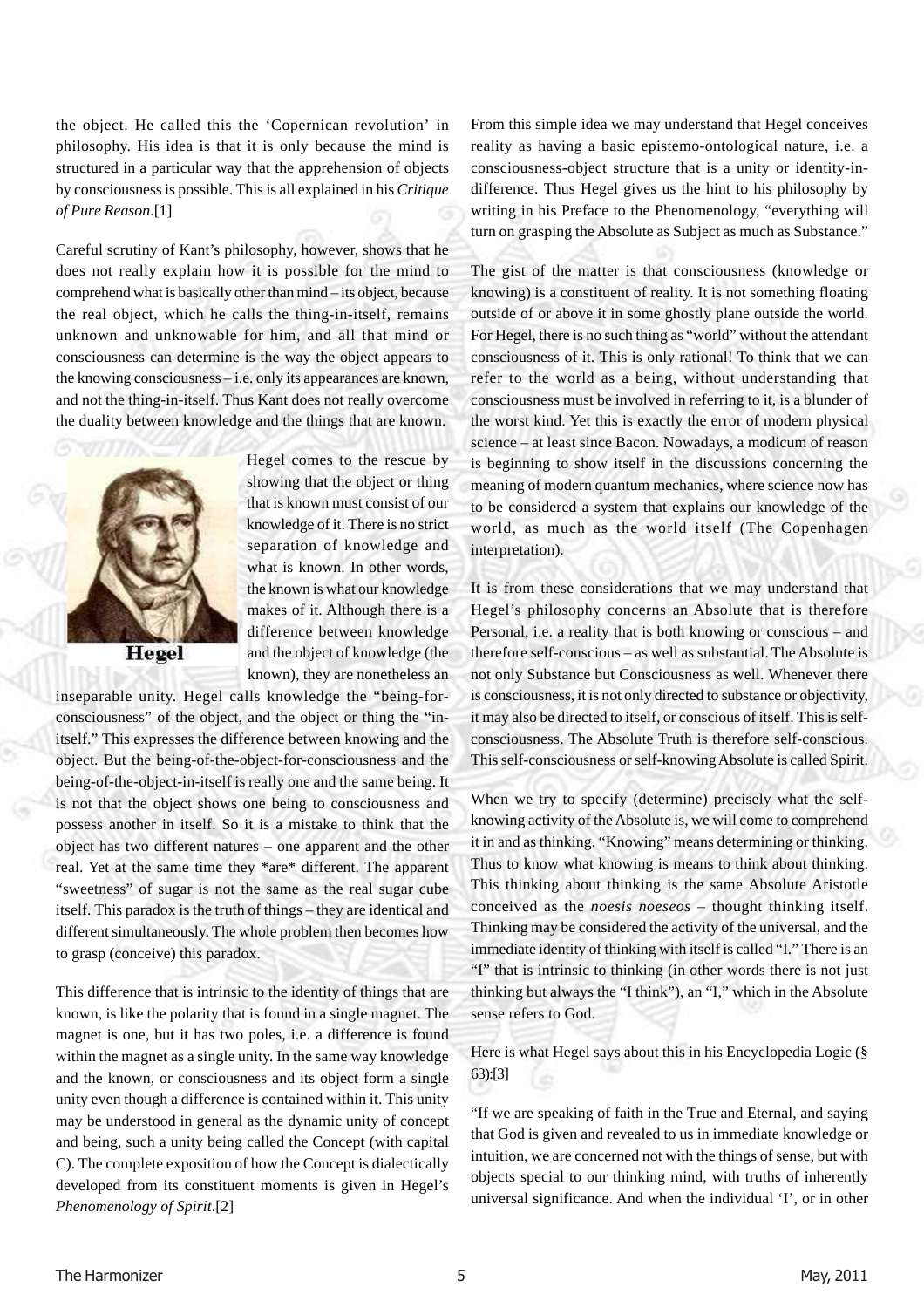words personality, is under discussion — not the 'I' of experience, or a single private person — and above all, when the personality of God is before us, we are speaking of personality unalloyed, i.e. of a personality in its own nature universal. Such personality is a thought, and falls within the province of thought only. More than this, pure and simple intuition is completely the same as pure and simple thought. Intuition and belief, in the first instance, denote the definite conceptions we attach to these words in our ordinary employment of them: and to this extent they differ from thought in certain points which nearly every one can understand. But here they are taken in a higher sense, and must be interpreted to mean a belief in God, or an intellectual intuition of God; in short, we must put aside all that especially distinguishes thought on the one side from belief and intuition on the other. How belief and intuition, when transferred to these higher regions, differ from thought, it is impossible for any one to say. And yet, such are the barren distinctions of words, with which men fancy that they assert an important truth; even while the formulae they maintain are identical with those which they impugn."

When we speak of God, it is to be understood that we mean the "I" that is the immediate identity of Infinite Absolute thinking with itself. This is how philosophical science understands what God is. Because God, the identity of thinking with itself, is selfconscious, or self-knowing, then a content must be present for God. That content is non-different from God's own Self, and yet is absolutely Other. In other words, we have a Subject confronting what is absolutely other than Subject, viz. Substance. Substance is the content of Subject. Because we are dealing with Truth, or Absolute Truth, Substance and Subject must be identical while yet retaining their difference – since consciousness and its object are congruent or identical when we have the truth. This identity of Subject in what is other than itself is called Personality, where the inner content or potentiality of Person is manifest externally or in a medium that is other than the inner being.

This is the God of Philosophy, the Absolute "I" Who must \*be\* if the Absolute is the thinking of thinking. Is this the same God of religion and of personal experience? The answer here will depend on the way we know God from a personal experiential perspective. In other words, God as pure thought thinking itself, may not be the way we experientially relate to God. Our particular relationship will depend on the development of our own consciousness (knowledge) of, or way of knowing God. Thus there will be differences according to the differences of the individual doing the relating.

The first point is that Hegel does acknowledge the Personality of God as the Absolute Truth. This is all part of Science or the Philosophy of Religion. In order to understand the Personality of God, however, we must understand what is the "otherness"

of God. Hegel covers the whole gamut of categories from Logic to Nature to Mind. Included among them are feelings, will, morality, etc. If the Personality of God is determined by what is Other, then we have to conclude that these various categories do express that Personality. Most importantly is the Rationality or Reason that runs through and connects all of them under the Necessity that belongs to Reason. At the same time Freedom also belongs to God. Evil, which is defined as the obstinate being-for-self of the finite being, is also found in that Otherness in which the Personality of God is manifest.

Therefore, we can say that all these things are contained in God, but may not necessarily be \*for\* God. So what is \*in\* God may not be for God, but for its own finite self, and that is evil. In this sense Evil does exist in God, but only as the turning away from the universal being-for-self of God toward one's own selfishness. In other words, one may live or be for God, but due to free will one may also turn away from the being-for-God (or service of God) and fall under the category of Evil.

All of this is explicable under the knowledge of the Absolute found in Hegel's system of philosophy.

## **How does this Scientific knowledge of Religion, or Philosophy of Religion differ from Religion itself?**

Religion is basically a consciousness or awareness of God. This means that Religion depends upon a difference between the finite subject or consciousness and the infinite object or God. This difference is maintained because of the way Man relates to God in religion, i.e. through feeling, love, etc.

Philosophy is the scientific comprehension of Truth, in which an identity-in-difference is sought between the subject and object or concept and object. This is attained through thinking, and not through feeling.

Religion and Philosophy often seem to be at odds in the beginning. This opposition is, however, reconciled by absolute knowledge. The love that is found in Religion is represented by the identity-in-difference principle that is found in Philosophy. The urge that the philosopher feels in the necessity to come to truth or oneness with truth, is the same urge that religion expresses in the feeling of love of God. It is merely a difference in the way they each proceed in fulfilling that need or necessity – one through thinking the other through feeling. The identity and difference of thinking and feeling is another topic that is dealt with by Hegel in his system.

In Hegel's Philosophy of Religion[4] we find the following:

"The object of religion as well as of philosophy is eternal truth in its objectivity, God and nothing but God, and the explication of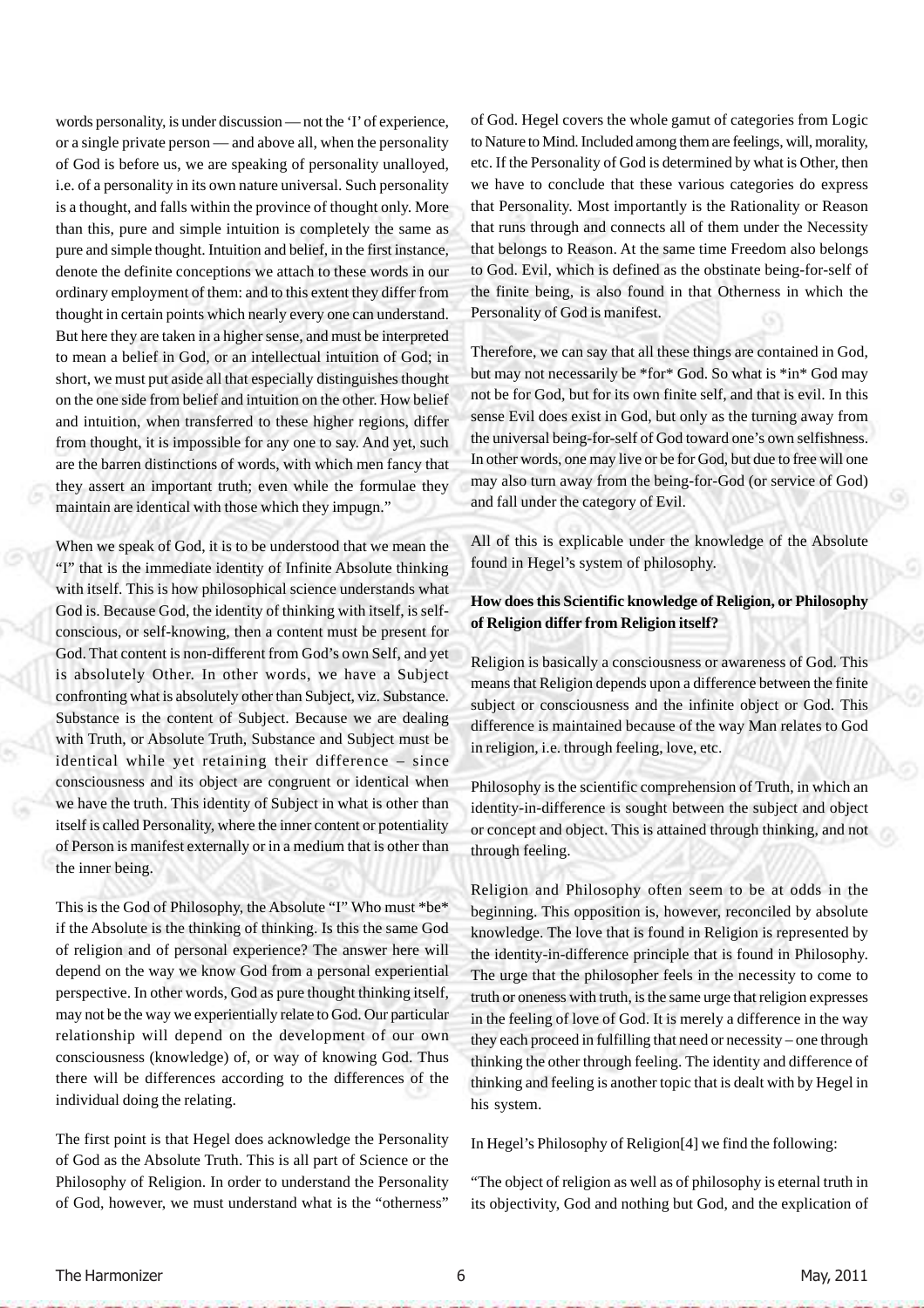God. Philosophy is not a wisdom of the world, but is knowledge of what is not of the world; it is not knowledge which concerns external mass, or empirical existence and life, but is knowledge of that which is eternal, of what God is, and what flows out of His nature. For this His nature must reveal and develop itself. Philosophy, therefore, only unfolds itself when it unfolds religion, and in unfolding itself it unfolds religion. As thus occupied with eternal truth which exists on its own account, or is in and for itself, and, as in fact, a dealing on the part of the thinking spirit, and not of individual caprice and particular interest, with this object, it is the same kind of activity as religion is. The mind in so far as it thinks philosophically immerses itself with like living interest in this object, and renounces its particularity in that it permeates its object, in the same way, as Religious consciousness does, for the latter also does not seek to have anything of its own, but desires only to immerse itself in this content.

Thus religion and philosophy come to be one. Philosophy is itself, in fact, worship; it is religion, for in the same way it renounces subjective notions and opinions in order to occupy itself with God. Philosophy is thus identical with religion, but the distinction is that it is so in a peculiar manner, distinct from the manner of looking at things which is commonly called religion as such. What they have in common is, that they are religion; what distinguishes them from each other is merely the kind and manner of religion we find in each. It is in the peculiar way in which they both occupy themselves with God that the distinction comes out. It is just here, however, that the difficulties which appear so great, that it is even regarded as an impossibility that philosophy should be one with religion. Hence comes the suspicion with which philosophy is looked upon by theology, and the antagonistic attitude of religion and philosophy. In accordance with this antagonistic attitude (as theology considers it to be) philosophy seems to act injuriously, destructively, upon religion, robbing it of its sacred character, and the way in which it occupies itself with God seems to be absolutely different from religion. Here, then, is the same old opposition and contradiction which had already made its appearance among the Greeks. Among that free democratic people, the Athenians, philosophical writings were burnt, and Socrates was condemned to death; now, however, this opposition is held to be an acknowledged fact, more so than that unity of religion and philosophy just asserted."

The point is that we may not always take either difference or identity as complete in themselves. Still less should we attempt to reduce one to the other. Difference as much as identity remain abstractions unless they are continually reconciled and again divided in and as the eternal pulse beat of the life of the Absolute. The ability to comprehend this dynamic movement is absolute knowledge.

Hegel takes at face value the religious teaching of Christianity that Jesus is the incarnation of God, or the Son of God. This means that he is a unique individual, since God is a unique individual, and does not refer to every individual. In other words, it is not that everyone is Jesus or can become Jesus or an incarnation of God. God, Jesus, and the Holy Ghost are all supposed to be Persons – the three Persons of the Trinity, which is also One Person. Hegel considers this brazenly contradictory notion of the Trinity a wholely *Spekulative* Idea. What it says in Philosophy is that the Concept is Person, and in each of its three aspects of Universality, Particularity and Individuality it is also Person. Here, the single atomic impenetrability of Personality in each of the three Persons is overcome in their also being One Person.

Jesus is one of the persons of the Trinity, therefore He is not an ordinary finite being or person. We may become like Jesus but not that we may become Jesus. No one can accomplish what Jesus did. Hegel does not consider himself Jesus, but only a philosopher who comprehends what God, Jesus and the Holy Ghost are. Hegel comprehends the Whole, but not in all its infinite and infinitesimal detail. Therefore, he is not God, nor is he Jesus, nor does he consider himself as such.

As an incarnation of God, Jesus is much more than a philosopher like Hegel, Socrates, or Aristotle. Jesus is essential to Christian religion and Religion in general because the Absolute Person becomes actually known in Jesus to all of humanity and not just in thought or concept. This actualization of the Concept, even once in history, is essential to the actuality of the Concept.

There are many religions that deal with the incarnation of God, and the Personality of God – some even more explicitly than Christianity. For example, the Holy Ghost and God the Father are not dealt with explicitly as Personalities with human form – and only the human form has the most highly developed spiritual personality. However, we do find a high development of deities with human-like forms in some of the religions of India, especially in the *vaishnava* traditions and philosophy.

Hegel regarded the development of religions according to the degree of personlism found in them. He states in this regard §151 [3]:

"It is true that God is necessity, or, as we may also put it, that he is the absolute Thing: he is however no less the absolute Person. That he is the absolute Person however is a point which the philosophy of Spinoza never reached: and on that side it falls short of the true notion of God which forms the content of religious consciousness in Christianity. Spinoza was by descent a Jew; and it is upon the whole the Oriental way of seeing things,